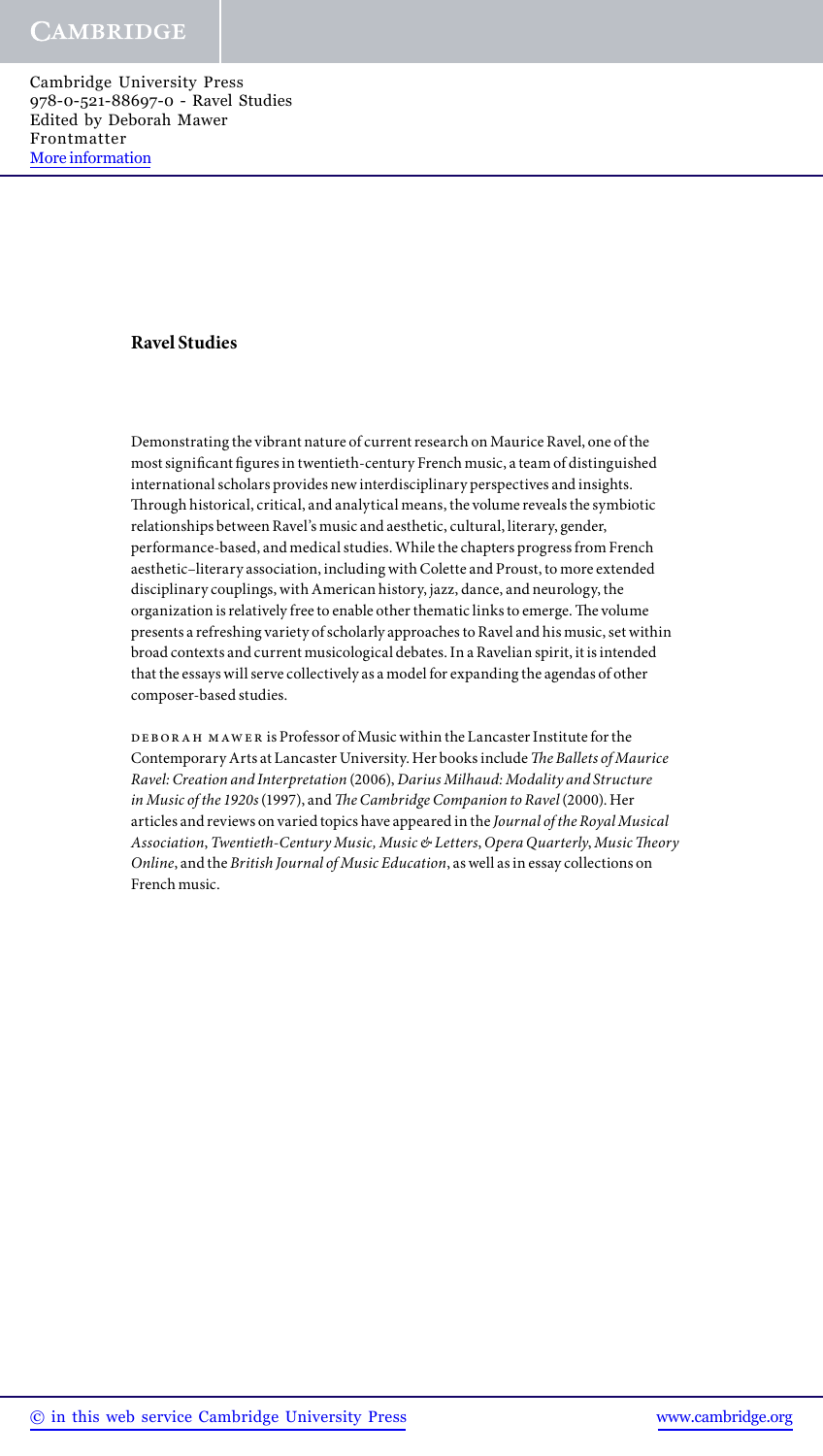# **Ravel Studies**

edited by **Deborah Mawer**

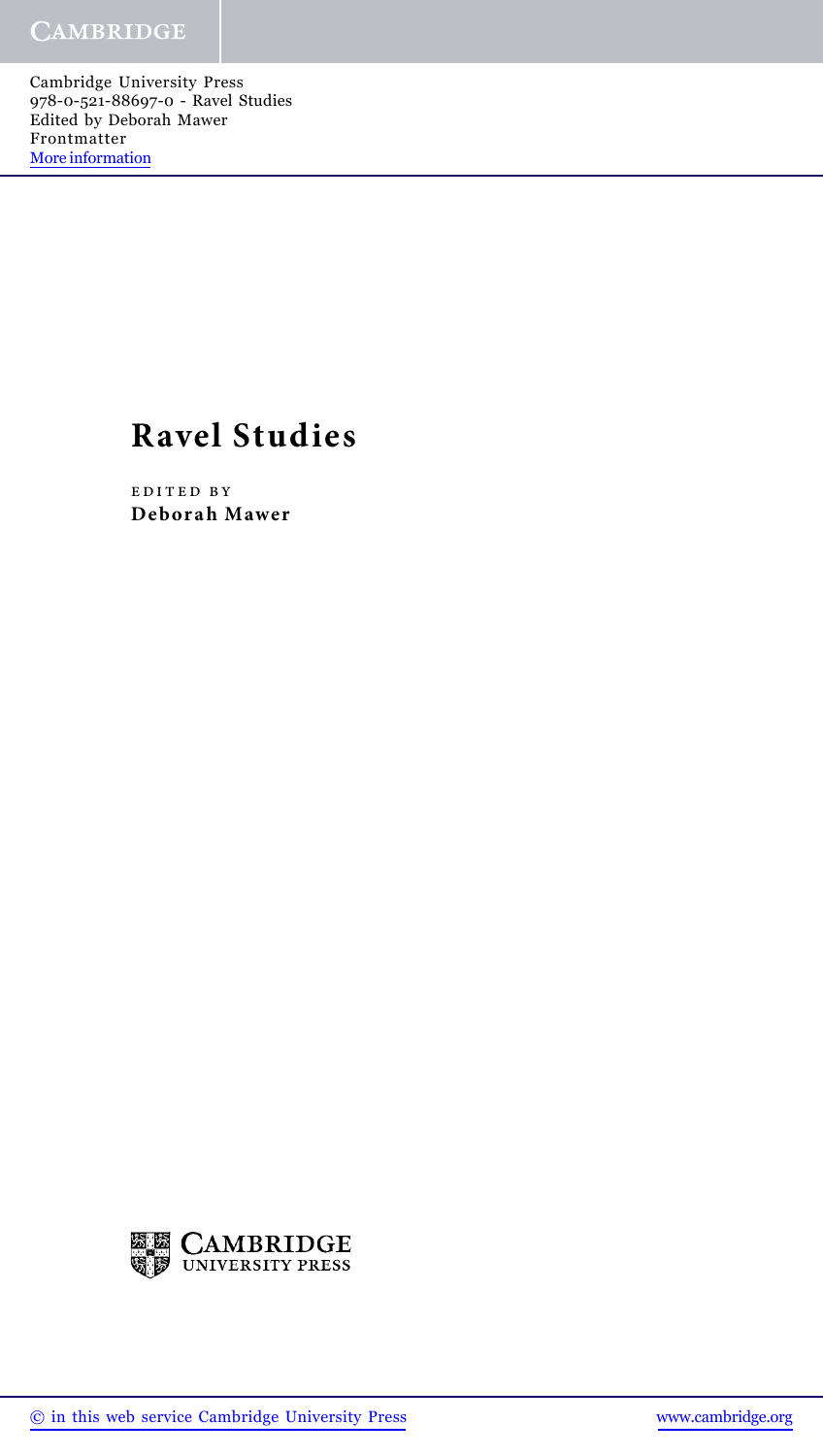> cambridge university press Cambridge, New York, Melbourne, Madrid, Cape Town, Singapore, São Paulo, Delhi, Dubai, Tokyo, Mexico City

Cambridge University Press The Edinburgh Building, Cambridge CB2 8RU, UK

Published in the United States of America by Cambridge University Press, New York

www.cambridge.org Information on this title: www.cambridge.org/9780521886970

© Cambridge University Press 2010

This publication is in copyright. Subject to statutory exception and to the provisions of relevant collective licensing agreements, no reproduction of any part may take place without the written permission of Cambridge University Press.

First published 2010

Printed in the United Kingdom at the University Press, Cambridge

*A catalogue record for this publication is available from the British Library*

*Library of Congress Cataloguing in Publication data* Ravel studies / [edited by] Deborah Mawer. p. cm. Includes bibliographical references and index. ISBN 978-0-521-88697-0 (hardback) 1. Ravel, Maurice, 1875–1937 – Criticism and interpretation. I. Mawer, Deborah, 1961– II. Title. ML410.R23R38 2010 780.92–dc22 2010026363

ISBN 978-0-521-88697-0 Hardback

Cambridge University Press has no responsibility for the persistence or accuracy of URLs for external or third-party internet websites referred to in this publication, and does not guarantee that any content on such websites is, or will remain, accurate or appropriate.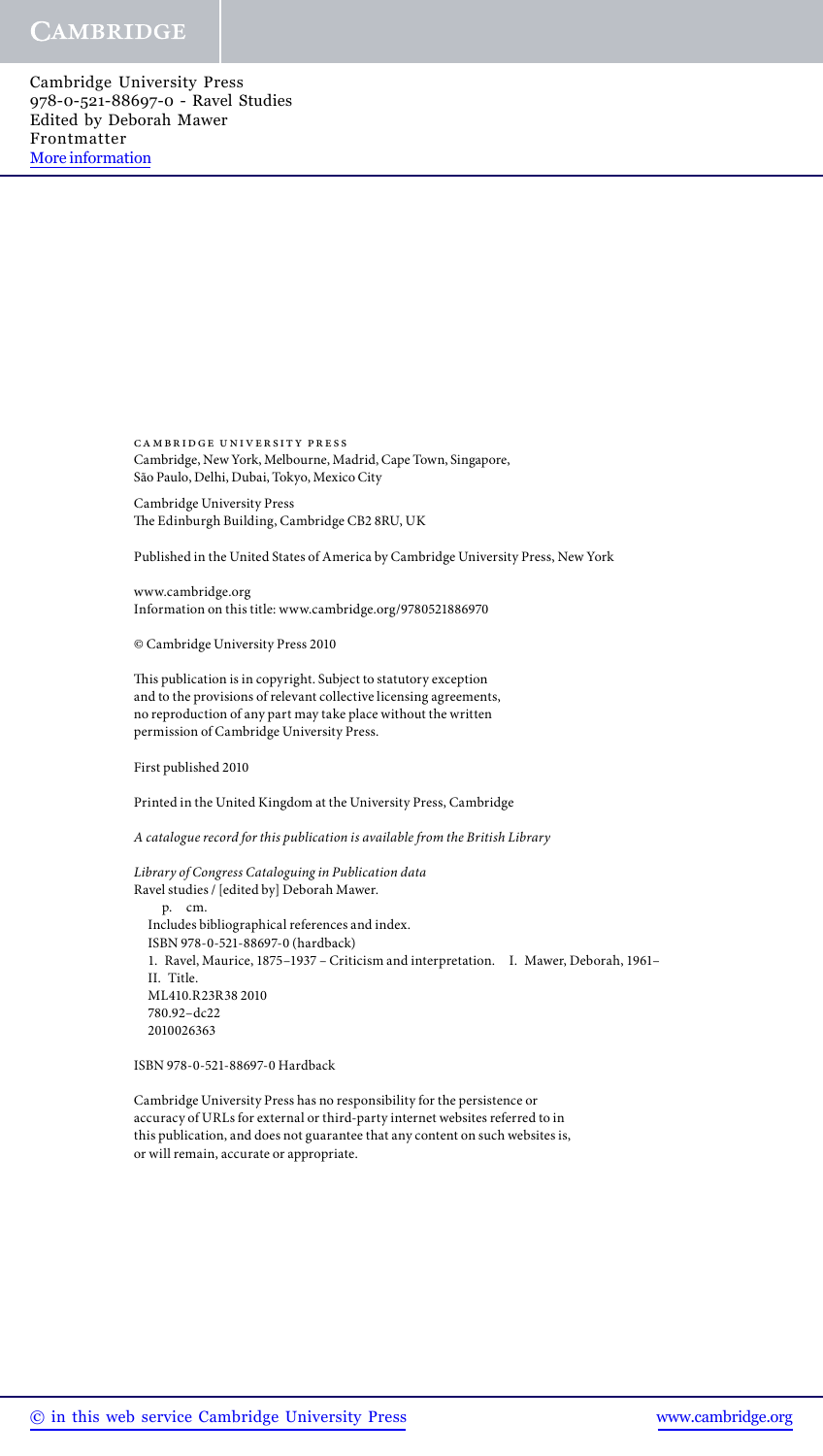## *Contents*

*List of plates* [*vi*] *List of tables* [*vii*] *Notes on contributors* [*viii*] *Acknowledgements* [*x*] *Note on the text* [*xii*]

Introduction: the growth of Ravel studies *Deborah Mawer* [*1*]

- 1 Ravel's perfection *Steven Huebner* [*9*]
- 2 Enchantments and illusions: recasting the creation of *L'Enfant et les sortilèges Emily Kilpatrick* [*31*]
- 3 Memory, pastiche, and aestheticism in Ravel and Proust *Michael J. Puri* [*56*]
- 4 Erotic ambiguity in Ravel's music *Lloyd Whitesell* [*74*]
- 5 Crossing borders I: the historical context for Ravel's North American tour *Nicholas Gebhardt* [*92*]
- 6 Crossing borders II: Ravel's theory and practice of jazz *Deborah Mawer* [*114*]
- 7 Encountering *La Valse*: perspectives and pitfalls *David Epstein, completed by Deborah Mawer* [*138*]
- 8 Ravel dances: 'choreomusical' discoveries in Richard Alston's *Shimmer Stephanie Jordan* [*165*]
- 9 The longstanding medical fascination with 'le cas Ravel' *Erik Baeck* [*187*]

*Select bibliography [209] Index [214]*

*v*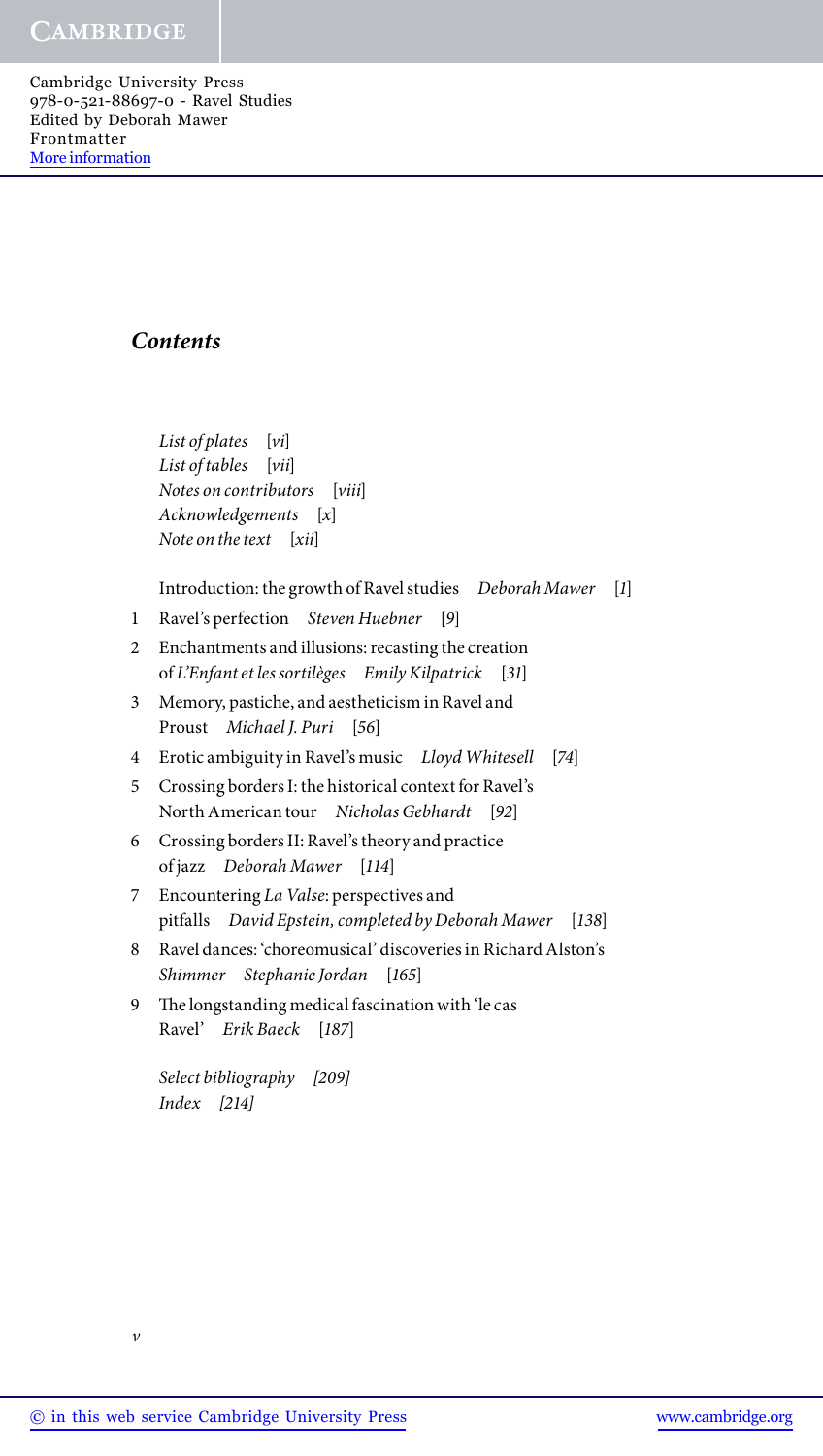## *Plates*

- 2.1 Alphonse Visconti's set design for *L'Enfant et les sortilèges*: interior scenes (Monte Carlo premiere, 1925). Reproduced by kind permission of the Archives Monte-Carlo SBM [*49*]
- 2.2 Alphonse Visconti's set design for *L'Enfant et les sortilèges*: garden scene (Monte Carlo premiere, 1925). Reproduced by kind permission of the Archives Monte-Carlo SBM [*50*]
- 8.1 Jonathan Goddard and Ino Riga (in arabesque) in Richard Alston's *Shimmer* (2004). Photograph by Chris Nash. Reproduced by kind permission of the Richard Alston Dance Company, London [*167*]
- 8.2 Jonathan Goddard and Ino Riga in Richard Alston's *Shimmer* (2004). Photograph by Chris Nash. Reproduced by kind permission of the Richard Alston Dance Company, London [*168*]
- 8.3 Martin Lawrance and Sonja Peedo in Richard Alston's *Shimmer* (2004). Photograph by Chris Nash. Reproduced by kind permission of the Richard Alston Dance Company, London [*182*]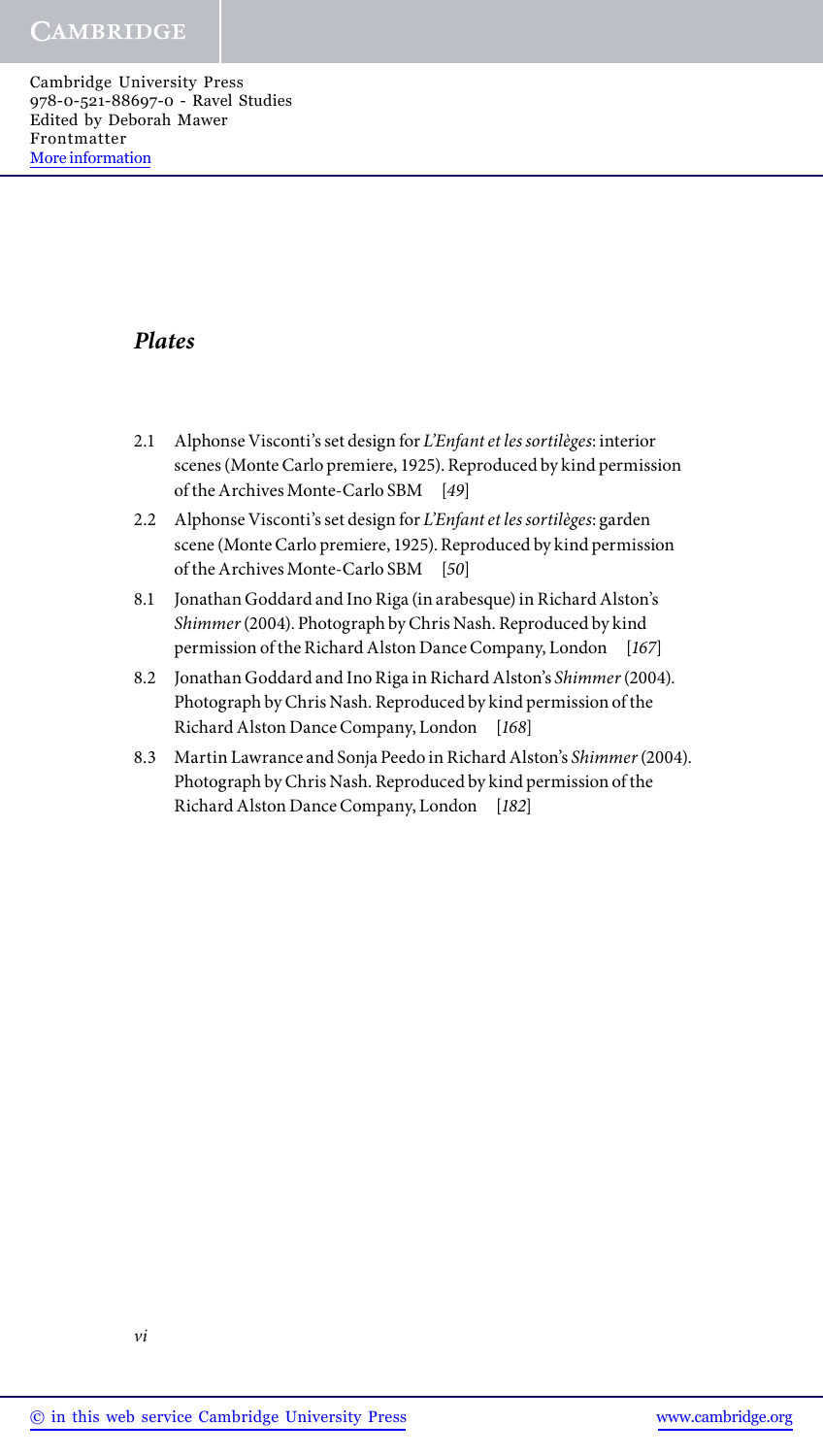# *Tables*

- 6.1 Comparison of raglike forms [*128*]
- 6.2 Comparison of blues forms [*129*]
- 6.3 Ravel's melodic/harmonic blue-note complex [*132*]
- 7.1 Ravel, *La Valse*: tempo indications [*157*]
- 7.2 Ravel, *Daphnis et Chloé*: occurrences of 'Pressez' [*160*]
- 8.1 Alston, *Shimmer*: structural chart indicating the original casting [*175*]
- 8.2 Ravel, *Sonatine* (first movement); Alston, 'Sonatine': diagram of structure (indicating the choreographic repetition patterns) [*178*]
- 8.3 Ravel, 'Mouvement de Menuet'; Alston, 'Minuet': diagram of structure (indicating the choreographic repetition patterns) [*180*]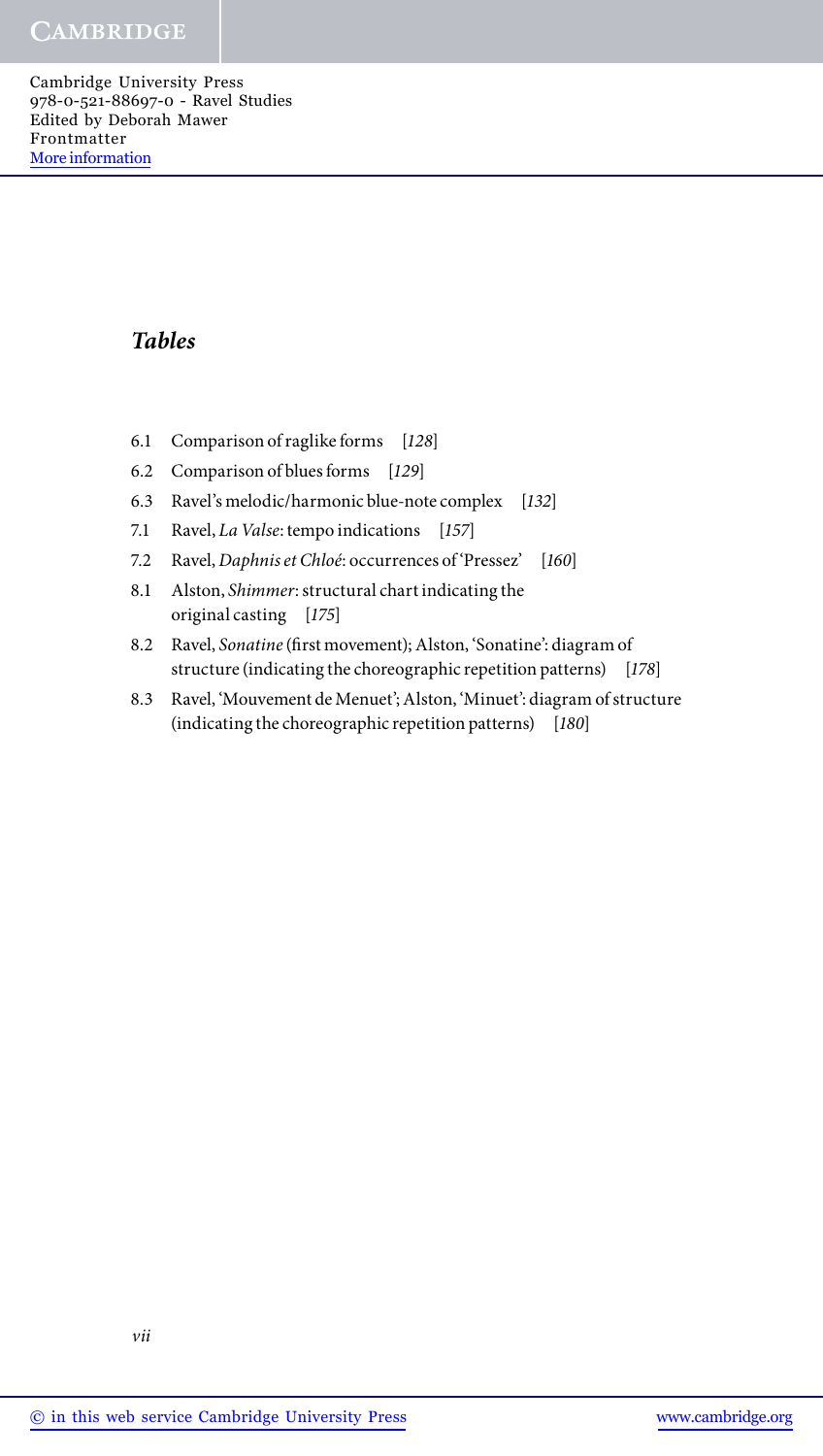## *Contributors*

**Erik Baeck** (MD; Fellow, American Academy of Neurology) is Honorary Chief in the Department of Neurology at the Algemeen Centrum Ziekenhuis, Antwerp (ACZA) in Belgium. He has longstanding interests in musicology, having been a prizewinner of the International Competition for Young Conductors at Besançon in 1963, and having conducted works of Ravel. His musicological publications range from articles in journals such as *Nachrichten zur Mahler-Forschung* and *Revue de musicologie*, through to monographs on *Peter Benoit: een pathografie van leven, werk en persoonlijkheid* (2000) and *André Cluytens: itinéraire d'un chef d'orchestre* (2009).

**David Epstein** (1930−2002), formerly Professor in Music at the Massachusetts Institute of Technology (MIT), was a distinguished international figure in music theory and analysis. He is best remembered for his influential texts: *Beyond Orpheus: Studies in Musical Structure* (1979) and *Shaping Time: Music, the Brain, and Performance* (1995; winner of the Deems Taylor Award from the American Society of Composers, Authors, and Publishers). Long-time Music Director of the MIT Symphony Orchestra, he was a guest conductor with the Boston Symphony Orchestra, Royal Philharmonic Orchestra, Bavarian Radio Symphony Orchestra, Jerusalem Orchestra, and Berlin Radio Orchestra, as well as founding conductor of the New Orchestra of Boston; in 2003 he was awarded posthumously the prestigious Max Rudolph Award by the Conductors Guild.

**Nicholas Gebhardt** is Lecturer in American Studies at Lancaster University, with interests in intellectual contexts including American social and cultural history, American studies, sound arts, and popular music studies. He worked previously in radio broadcasting as Music Director of 2SER-FM in Sydney. His publications include *Going for Jazz: Musical Practices and American Ideology* (2001), and articles on Michel Chion and Ajay Heble; he is currently completing a book called *Music is Our Business: The Rise of the Popular Musician in American Culture, 1882−1929*.

**Steven Huebner** holds the James McGill Chair in the Schulich School of Music at McGill University, Montreal, where his research focuses on French and Italian music. He is the author of *The Operas of Charles Gounod* (1990) and *French Opera at the Fin de Siècle: Wagnerism, Nationalism, and Style* (1999; winner of the Prix Opus 2000). His articles and reviews have appeared in *19th-Century Music*, *Journal of the American Musicological Society*,*Cambridge Opera Journal*,*Music & Letters*, and *Journal of the Royal Musical Association*; he is currently preparing a cycle of essays about Ravel.

*viii*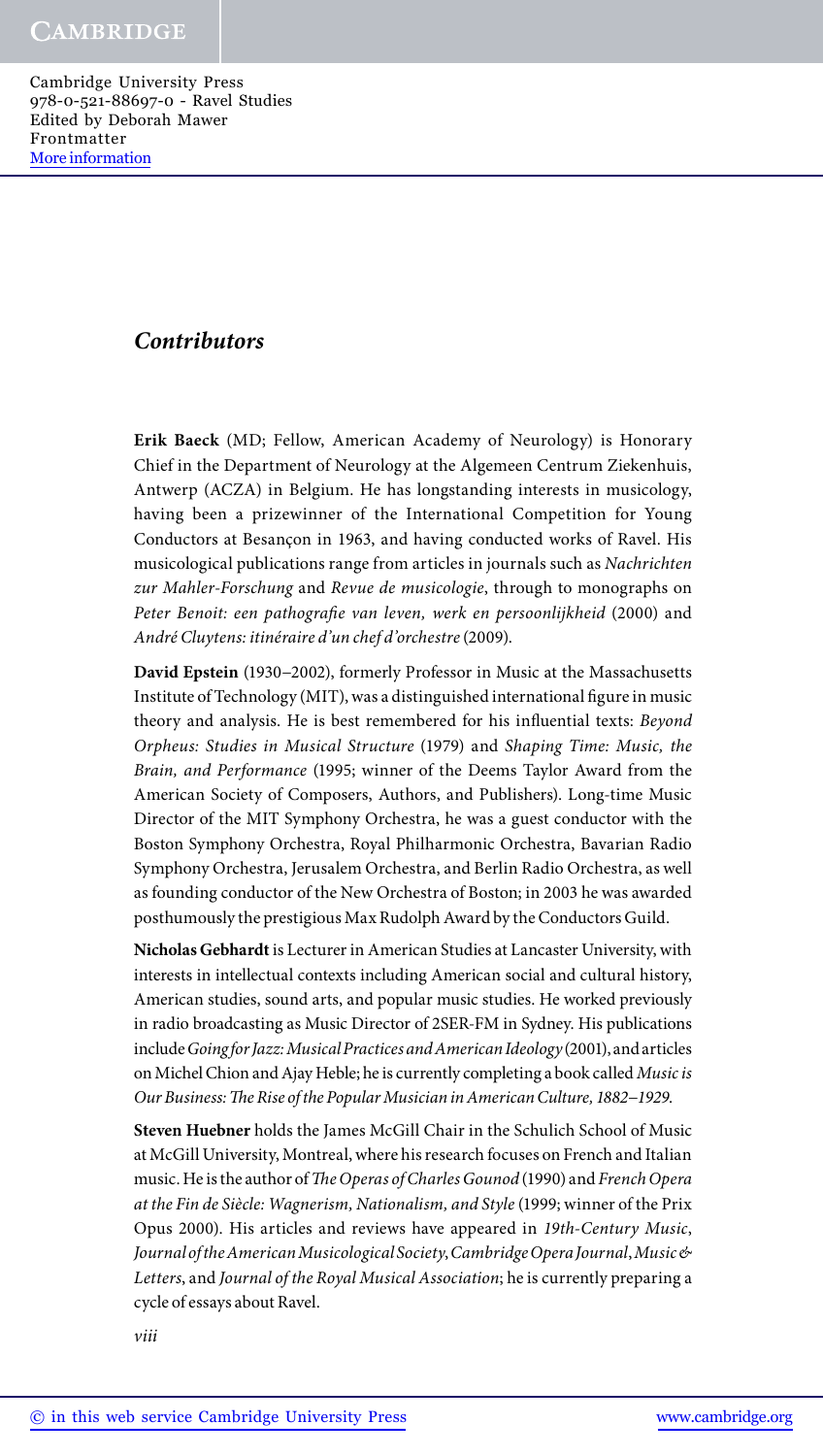#### *ix Contributors*

**Stephanie Jordan** is Research Professor in Dance at Roehampton University, London. A former dancer, musician, and dance critic, she is the author of *Striding Out: Aspects of Contemporary and New Dance in Britain* (1992) and *Moving Music: Dialogues with Music in Twentieth-century Ballet* (2000; awarded the 2001 Special Citation of the Dance Perspectives Foundation, New York); she is sole or joint editor of five other volumes. Her monograph *Stravinsky Dances: Re-visions across a Century* (2007) examines recent choreographic productions and rereadings of the Stravinsky legacy as well as early settings of his work.

**Emily Kilpatrick** is a freelance musicologist and pianist based in London. Her published articles include 'Into the Woods: Re-telling the Wartime Fairytales of Ravel', *Musical Times* (2008), 'Jangling in Symmetrical Sounds: Maurice Ravel as Storyteller and Poet', *Journal of Music Research Online* (2009), '*L'Enfant et les sortilèges*: fantaisie lyrique, poésie musicale', *Quodlibet* (2009), and 'The Carbonne Copy: Tracing the Première of *L'Heure espagnole*', *Revue de musicologie* (2009). She is also a highly regarded vocal accompanist and piano duo partner; with Roy Howat she has recorded Fauré's piano duets (*Belle Epoque: A Portrait of Gabriel Fauré*, 2009).

**Deborah Mawer** is Professor of Music within the Lancaster Institute for the Contemporary Arts at Lancaster University. Her books include *The Ballets of Maurice Ravel: Creation and Interpretation* (2006), *Darius Milhaud: Modality and Structure in Music of the 1920s* (1997), and *The Cambridge Companion to Ravel* (Cambridge University Press, 2000); her articles and reviews on varied topics have appeared in the *Journal of the Royal Musical Association*, *Twentieth-Century Music*, *Music & Letters*, *Opera Quarterly*, *Music Theory Online*, and the *British Journal of Music Education*, as well as in essay collections on French music.

**Michael J. Puri** is Assistant Professor of Music Theory at the University of Virginia, where his research interests include critical theory, hermeneutics, and the music of Wagner, Ravel, and Debussy. His articles and reviews have appeared in *19th-Century Music*,*Music & Letters*, and *Notes*; his article on Ravel's dandyism, published in the *Journal of the American Musicological Society*, received the 2008 Alfred Einstein Award. He has recently finished a book entitled *Decadent Dialectics: Memory, Sublimation, and Desire in the Music of Maurice Ravel* (forthcoming).

**Lloyd Whitesell** is Associate Professor of Music History in the Schulich School of Music at McGill University, Montreal. He has published articles on Maurice Ravel, Benjamin Britten, film music, minimalism, modern tonalities, and the anxiety of influence. An essay collection which he co-edited, *Queer Episodes in Music and Modern Identity* (2002) that included his essay on 'Ravel's Way', won the 2002 Philip Brett Award for excellence in gay and lesbian musicology. He is the author of a monograph on *The Music of Joni Mitchell* (2008).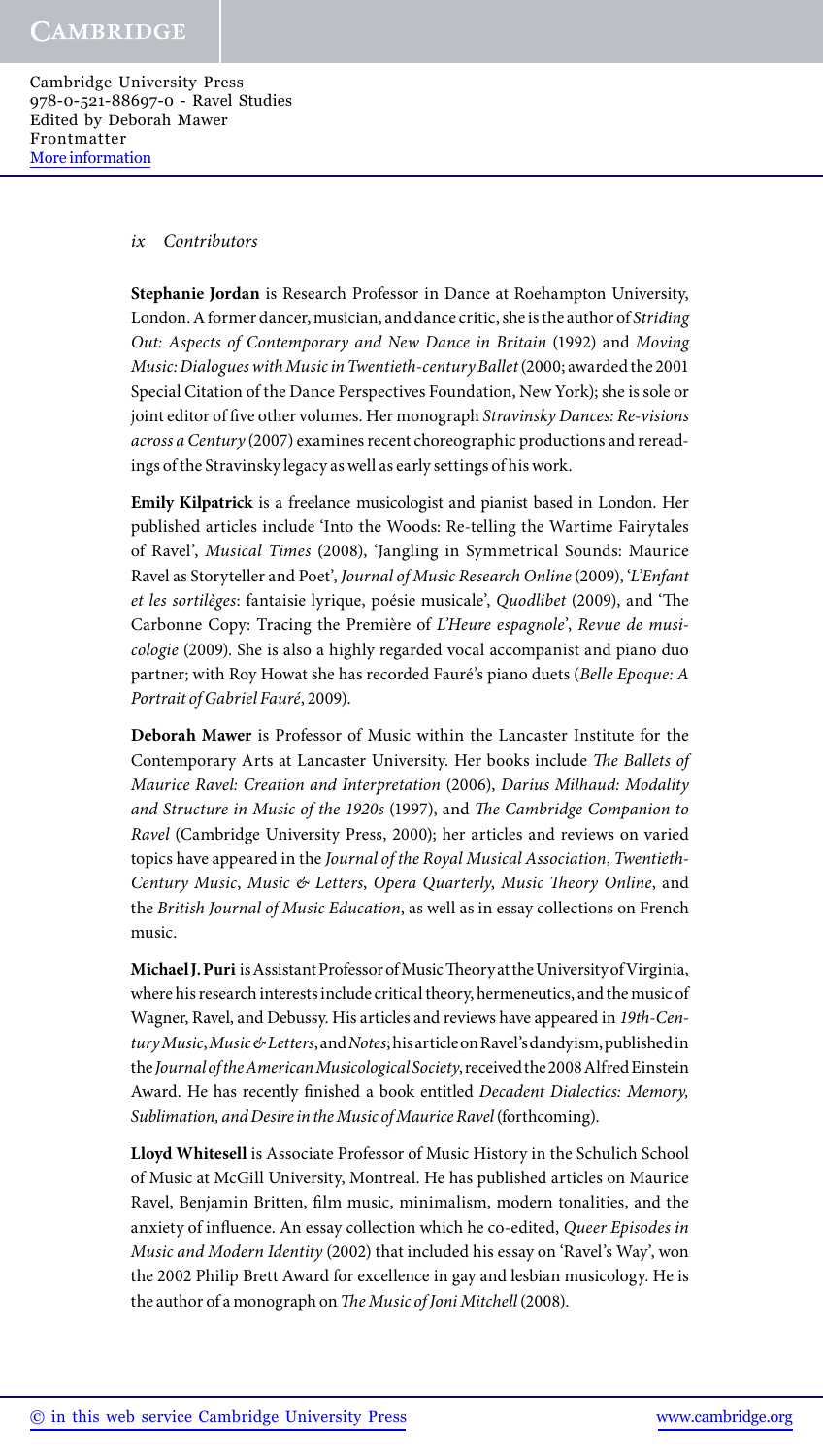### *Acknowledgements*

This book has been some time in gestation and there are many individuals whose generosity and support it is my pleasure to acknowledge. The very first contributor to this volume was the late David Epstein, formerly of the Massachusetts Institute of Technology, who was a most enthusiastic supporter of the idea from the outset. It is, therefore, highly fitting to be able to complete and present his final musicological essay with the kind permission of his family. Much gratitude is due to all the contributors who have given freely of their time and expertise to secure this volume, and to the many libraries and associated research institutions. For undertaking the major task of setting all the music examples with both expertise and enthusiasm, I wish to offer special thanks to Adam Greig, a highly dedicated doctoral student at Lancaster University. At Cambridge University Press, warm thanks are also extended to Vicki Cooper and her supportive staff, especially to Pat Harper for her perceptive copyediting. Other more specific acknowledgements are given in the footnotes.

Crucially this project could not have been brought to fruition without financial assistance from various organizations. I am very grateful for an award from the Trustees of the journal *Music & Letters*, which contributed significantly to the costs of setting the various music examples, especially those presented in tribute to David Epstein. Equally, I am appreciative of funding from the National Teaching Fellowship Scheme (NTFS 2008), awarded to acknowledge and promote research-led teaching and learning, as well as from Lancaster University. Both these sources have assisted with the costs involved in clearing music permissions and in acquiring photographic illustrations.

Copyright musical materials are reproduced as follows.

Excerpts from the *Sonatine* ('Modéré', 'Mouvement de menuet'), © Editions Durand, 1905; *Daphnis et Chloé*, ballet score, © Editions Durand, 1913; *La Valse*, orchestral score, © Editions Durand, 1921; *L'Enfant et les sortilèges*, © Editions Durand, 1925; *Sonate pour violon et piano*, © Editions Durand, 1927; Concerto pour la main gauche, © Editions Durand, 1931; Concerto pour piano et orchestre, © Editions Durand, 1932, are reproduced by kind permission of Durand-Salabert-Eschig (Universal Music Publishing Group).

Excerpts from *A la manière de… Borodine*, © A. Z. Mathot, 1914, Salabert, are reproduced by permission of Durand-Salabert-Eschig (Universal Music Publishing Group).

*x*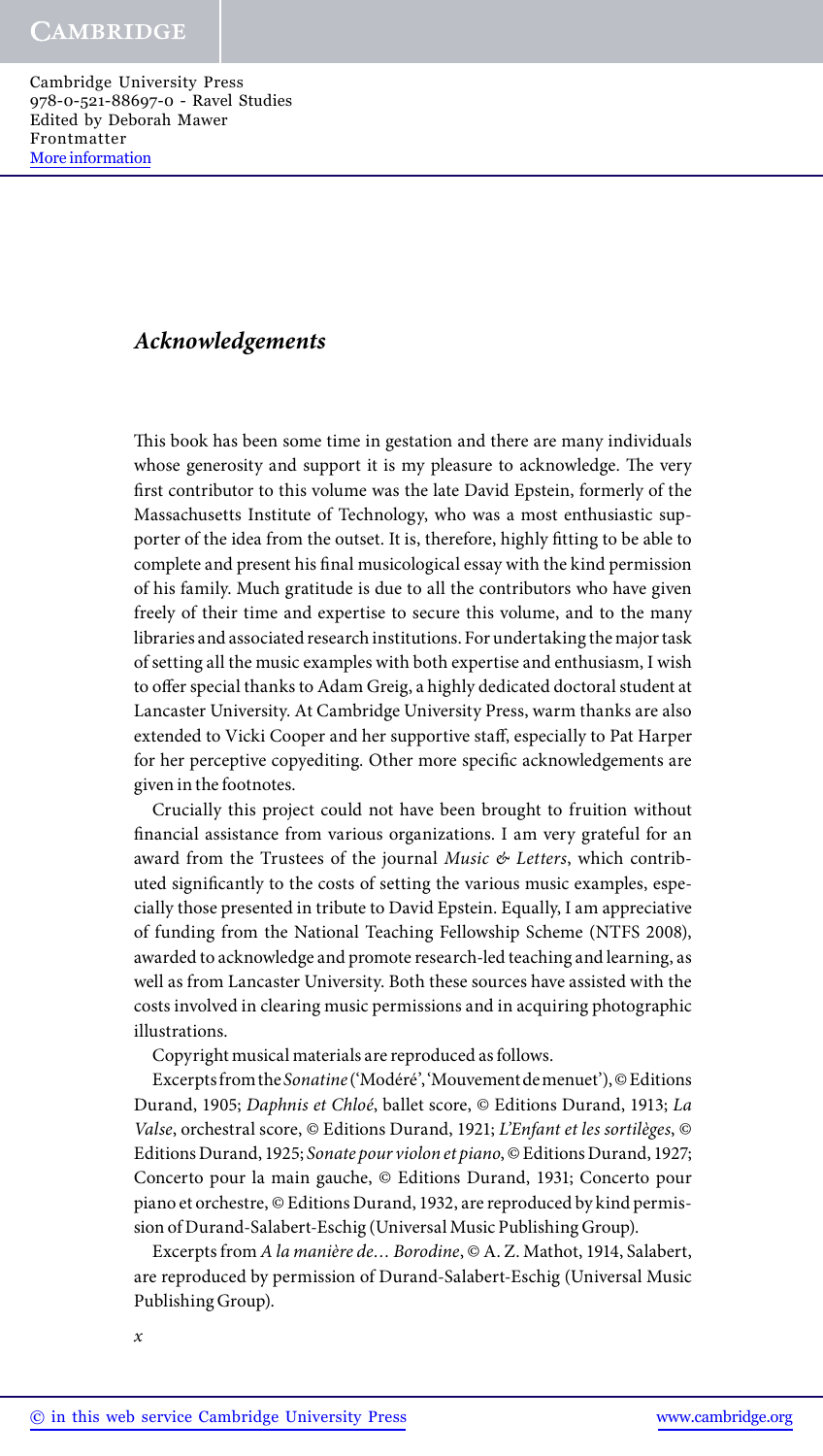#### *xi Acknowledgements*

The excerpt from *Alborada del gracioso*, orchestral score, © Editions Max Eschig, 1923, renewed 1970, is also reproduced by permission of Durand-Salabert-Eschig (Universal Music Publishing Group).

The excerpt from Billy Mayerl, 'Marigold', © Keith Prowse Music Publishing, 1927, is reproduced by kind permission of KPM Music, London.

The excerpt from George Gershwin, 'Summertime' (*Porgy and Bess*®), music and lyrics by George Gershwin, Du Bose Heyward, and Dorothy Heyward and Ira Gershwin, © 1935 (renewed 1962) Chappell & Co. Inc., Warner/Chappell North America Ltd, is reproduced by permission of Faber Music Ltd. All rights reserved.